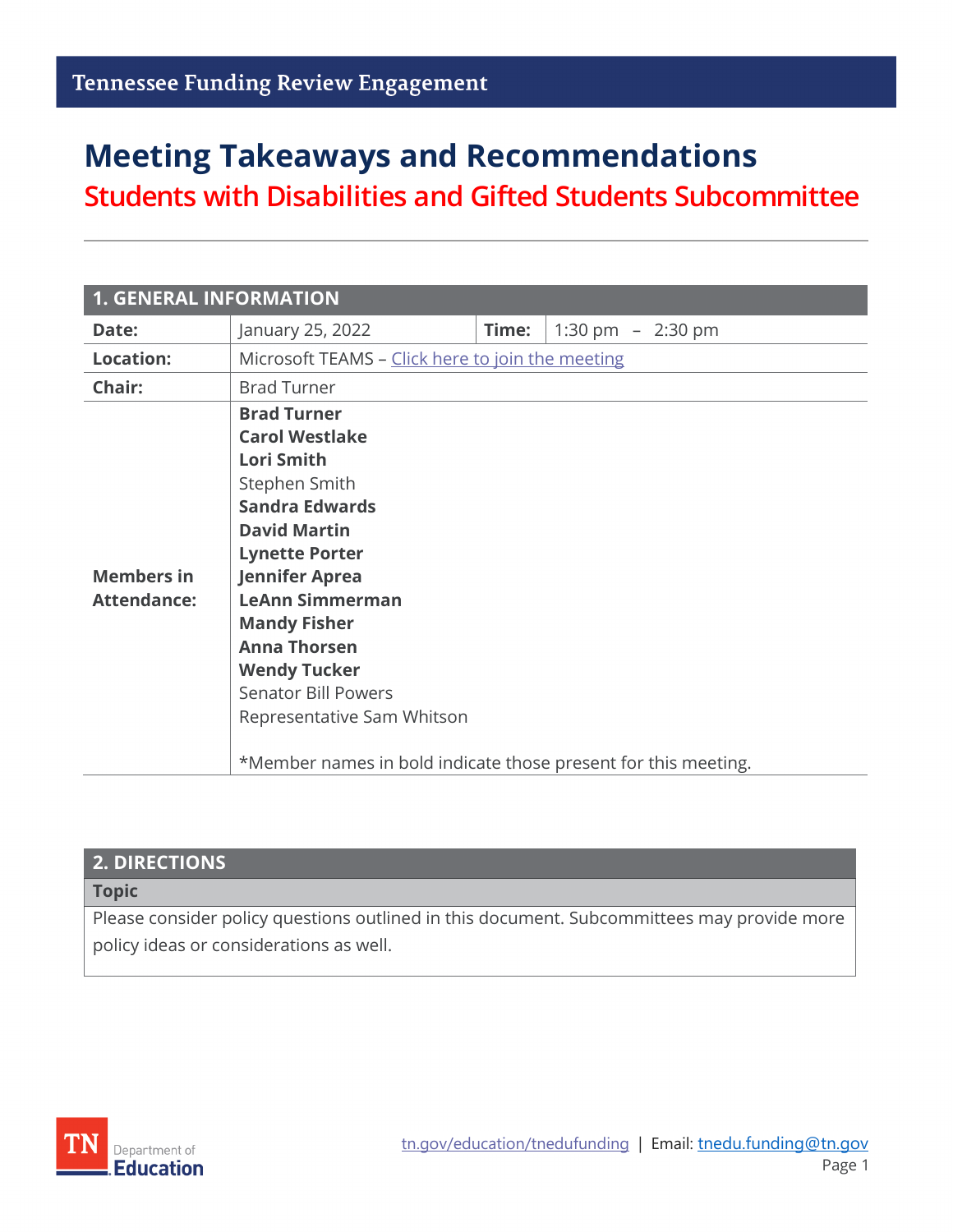#### **Subcommittee Policy Reflections and Feedback**

| <b>Subcommittee Feedback</b>                                       |
|--------------------------------------------------------------------|
| <b>Current: Direct Certification</b>                               |
|                                                                    |
|                                                                    |
| Current: Attending a Title I School                                |
|                                                                    |
|                                                                    |
| Current: Students per square mile (federal is 10, but the range is |
| 10-25 students)                                                    |
|                                                                    |
| 25 students per square mile                                        |
|                                                                    |
| Question: What, if any, requirements should the formula require    |
| on investing new education dollars into existing educator salaries |
| moving forward?                                                    |
|                                                                    |
|                                                                    |
| Question: Are there any other policies for teacher salaries that   |
| should be included?                                                |
|                                                                    |
| Question: This is required for students who score at "Below" on    |
| the 3rd grade TCAP beginning SY23-24. Should there be funding      |
| included in the formula for this legally required support?         |
|                                                                    |
|                                                                    |
| Question: Please review the CTE content and provide feedback on    |
| how TN may choose to address CTE considerations.                   |
|                                                                    |
|                                                                    |
| Question from the Steering Committee: How might you consider       |
| a K-2 weight or additional investment in the earlier grades?       |
|                                                                    |
| Overall weight for K-2 grade levels to ensure additional           |
| intervention, supports, and enrichment are be provided             |
| Question from the Steering Committee: They would like to see       |
| outcomes options for middle school. What outcomes does your        |
| subcommittee recommend?                                            |
| Question from the Steering Committee: They would like to see       |
| other outcomes options for elementary school. What outcomes        |
| does your subcommittee recommend?                                  |
|                                                                    |

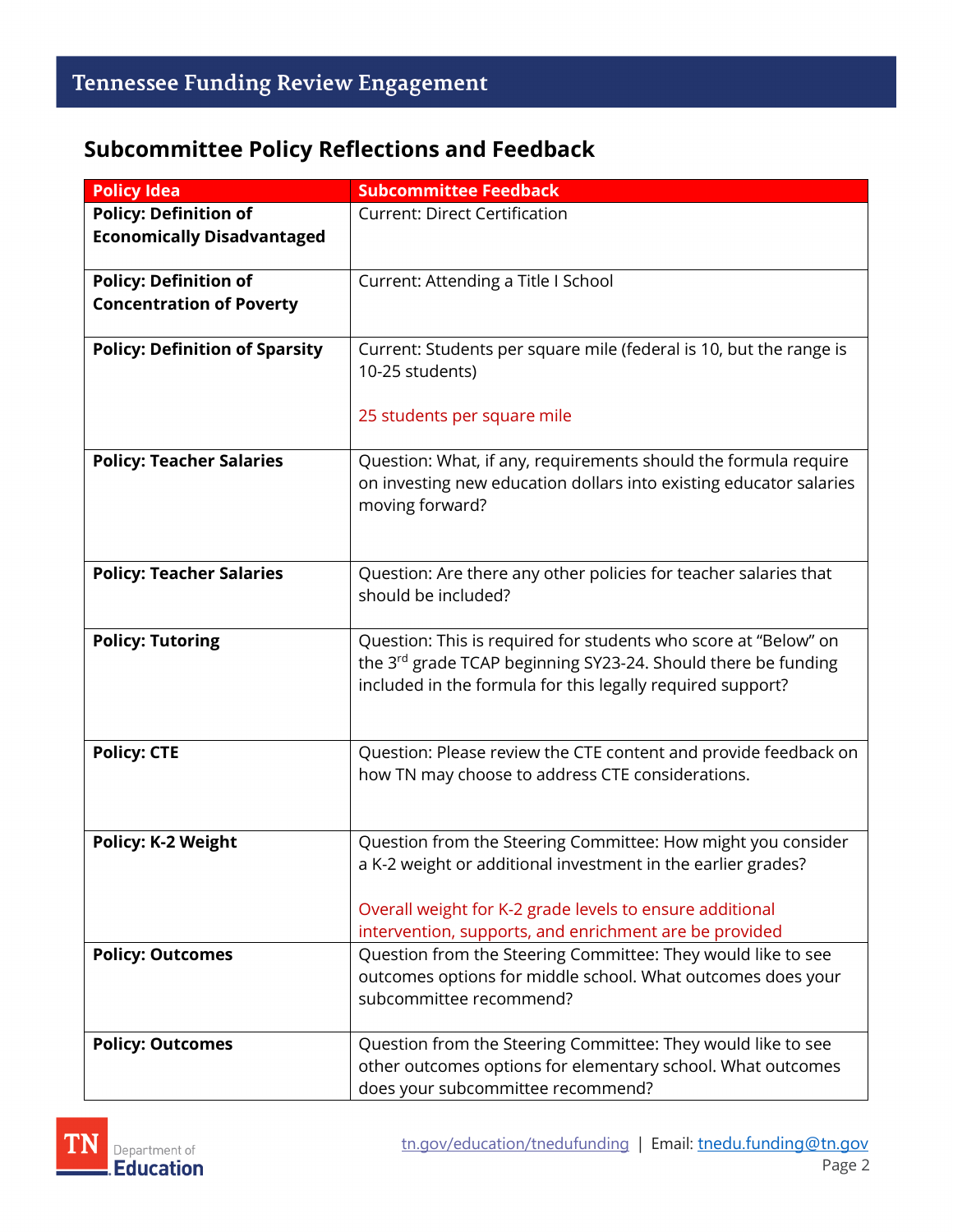## **Tennessee Funding Review Engagement**

r

| <b>Policy: Accountability</b>                                  | Question from the Steering Committee: What accountability<br>measures should be included in any new formula proposal, or<br>what ideas do you have?                                                                                                                                                                                                                                                                                                                                                                                   |
|----------------------------------------------------------------|---------------------------------------------------------------------------------------------------------------------------------------------------------------------------------------------------------------------------------------------------------------------------------------------------------------------------------------------------------------------------------------------------------------------------------------------------------------------------------------------------------------------------------------|
|                                                                | Accountability that allows for knowing the funds were used for<br>the needs of the students (services defined in IEP, expected hours<br>of service, etc.)                                                                                                                                                                                                                                                                                                                                                                             |
| <b>Policy: Reporting</b>                                       | Question: What information should be included in public<br>reporting for school and for district level financials?                                                                                                                                                                                                                                                                                                                                                                                                                    |
| <b>Policy: Funding Year</b>                                    | Question: Should funding reflect the current year or the prior<br>year (as it does now)? For fast-growing districts, it may be<br>beneficial to receive the funds in real time to meet the costs of<br>that year and for declining enrollment districts, it may be harder<br>to adjust budgets in real time. Given that challenge, are there<br>mitigation ideas?<br>Current year funding, this will allow for better supports for<br>students with disabilities, but a threshold or a safeguard for<br>declined enrollment is needed |
|                                                                |                                                                                                                                                                                                                                                                                                                                                                                                                                                                                                                                       |
| <b>Policy: ADM Shifts</b>                                      | Question: Student enrollment may fluctuate down in a given year<br>(up or down). Should there be any consideration for hold<br>harmless or fixed costs, or should the funding be specific and<br>reflective of the actual enrollment?                                                                                                                                                                                                                                                                                                 |
| <b>Policy: Maintenance of Effort</b>                           | Question: How should we consider Maintenance of Effort at the<br>local level? (It provides consistent funding but may deter local<br>investment because of the requirement to continue).                                                                                                                                                                                                                                                                                                                                              |
| <b>Policy: Professional</b><br><b>Development and Training</b> | Question: Are there any professional development opportunities<br>or additional supports that should be provided?<br>Professional development to understand individual disabilities<br>and gifted students, their needs, and how to serve them.                                                                                                                                                                                                                                                                                       |
|                                                                | Funds to incentivize certification or complete training (i.e. certain<br># of teachers complete a certification or training) – connect to<br>outcomes                                                                                                                                                                                                                                                                                                                                                                                 |
| <b>Policy - Outcomes</b>                                       | Content                                                                                                                                                                                                                                                                                                                                                                                                                                                                                                                               |